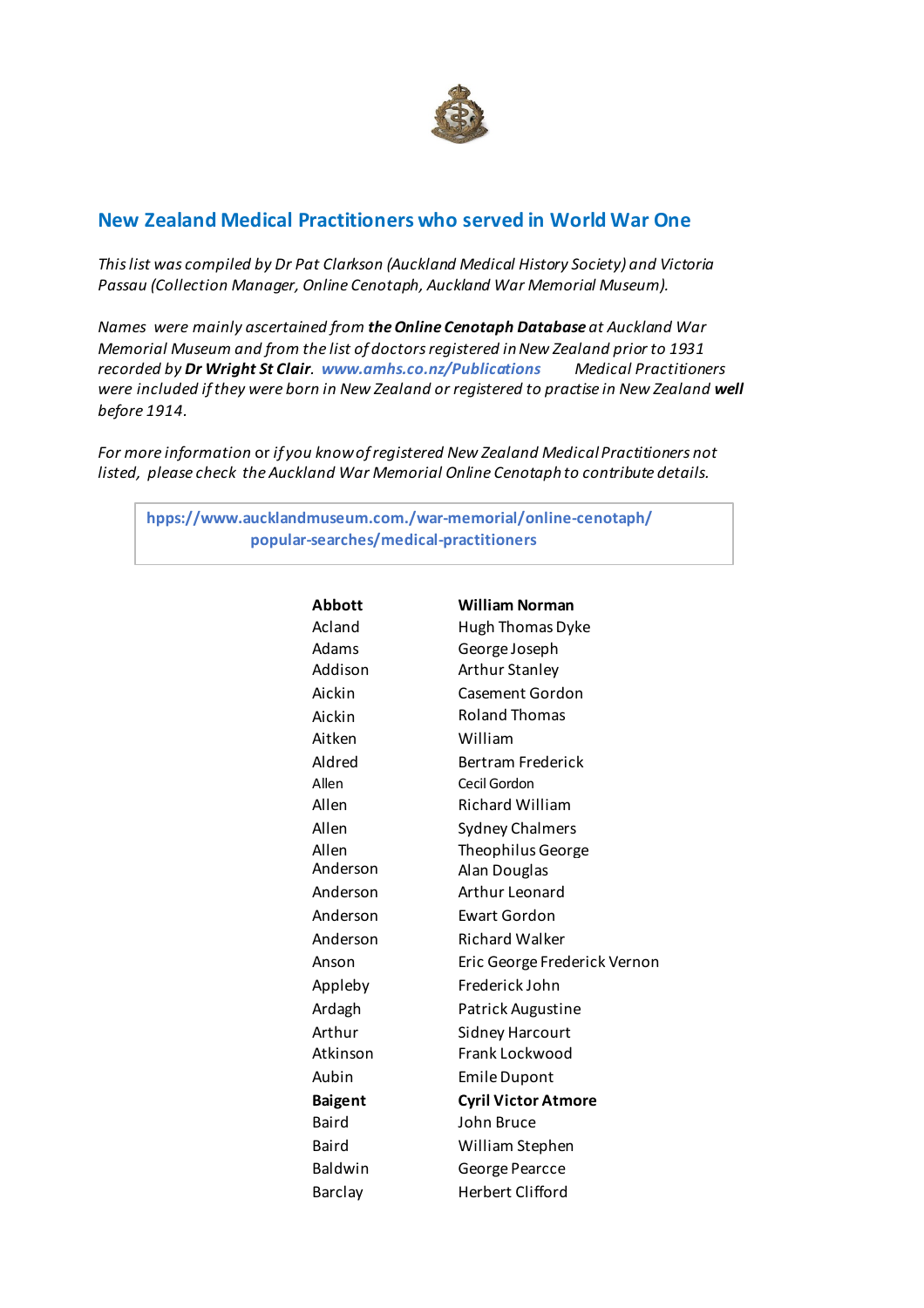Barclay William John Barcroft Penrose John Barnett Ernest Cuthbert Barnett Louis Edward Barr Hugh Barr Valentine Herbert Barron Richard Dunlop Batchelor Ferdinand Campion Baxter Robert Hector Beedie John Stott Begg Charles Mackie Begg Robert Campbell Beham Philip Blaxland Bell Francis Gordon Bell James Alexander Terras Bennett Agnes Elizabeth Bernau Henry Ferdinand Bernstein Alfred Bett Douglas Home Bett Francis Arnot Bevan-Brown Frederick Vivian Blair Mary Bogle Gilbert Vere Borrie David Forbes Borrie Frederick John Borrie William Gillies Bowerbank Fred Thompson Boxer Ernest Augustus Boyd James Roberts Brewis Andrew Seymour Brewster Rex Carrington Briffault Robert Brown Edmund Ewart Brown John Ebenezer Kelly Brown John Falconer Brown Stanley Eric Vincent Bruce William Buchanan Henry Meredith Buck Peter Rangihiroa Buddle Roger Bull Stanley Arthur Bull William Henry **Cameron Frederick**  Campbell John George Carbery Andrew Robert Chapman George Martin Chapple William Allan Cheeseman Herbert Hilton Childs Tom William James Chisholm Percy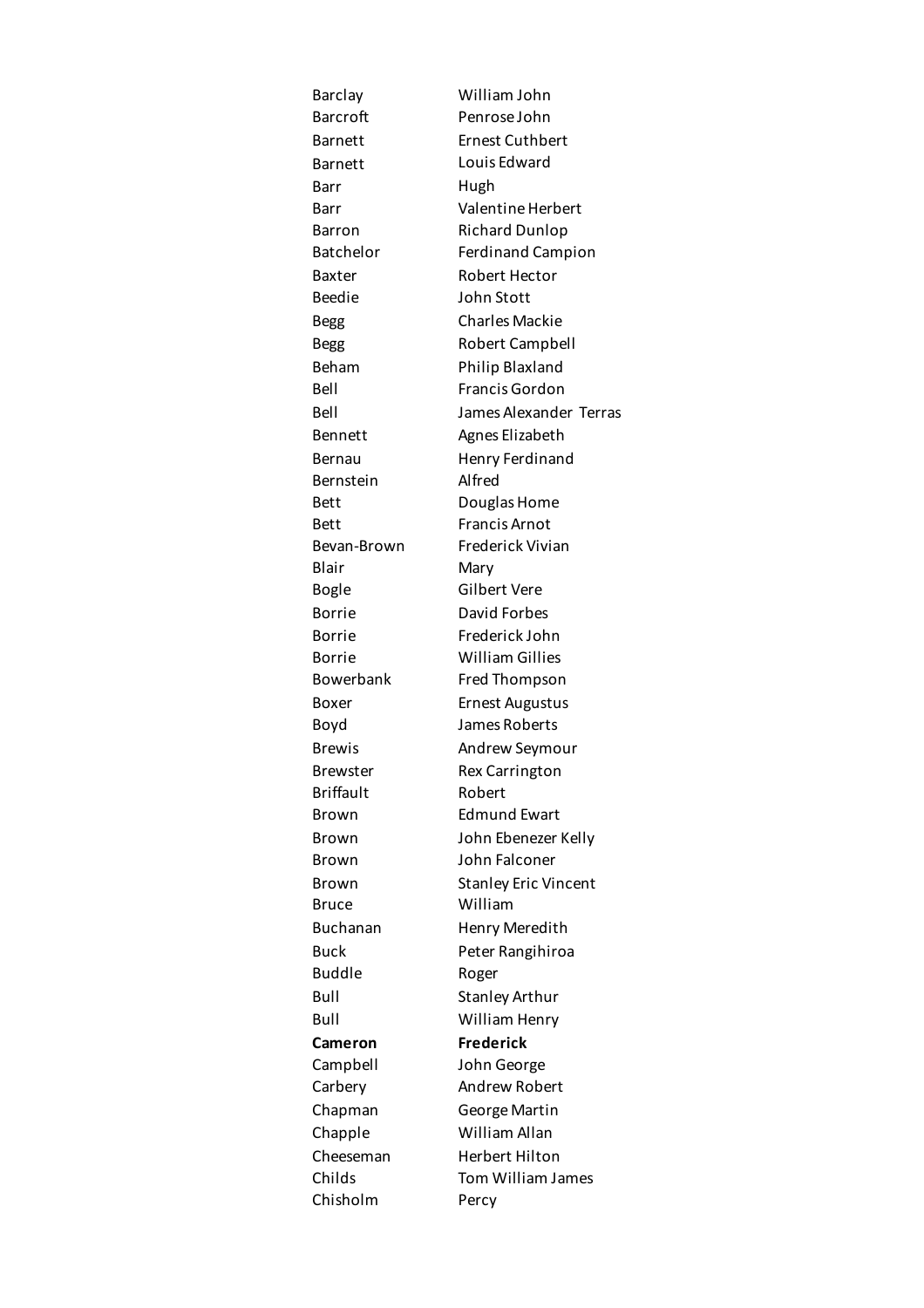| Choyce            | <b>Charles Coley</b>       |
|-------------------|----------------------------|
| Christie          | Allan Leslie               |
| Christie          | Henry Howard               |
| Christie          | Joseph McNaughton          |
| Christie          | Robert Lyall               |
| Clark             | Alfred                     |
| Clark             | Arthur Gruchy              |
| Cohen             | Louis David                |
| Colbeck           | <b>Edmund Henry</b>        |
| Collins           | William Edward             |
| Connor            | John                       |
| Cook              | <b>Percival Robert</b>     |
| Cooke             | Ernest James               |
| Cooper            | Harold Alexander           |
| Corkill           | <b>Thomas Frederick</b>    |
| Coverdale         | <b>Howard Vincent</b>      |
| Cowen             | <b>Henry Morris</b>        |
| Cowie             | James Alexander            |
| Craig             | George                     |
| Craig             | John                       |
| Crawford          | James Garfield             |
| Crawshaw          | James Henry                |
| Currie            | <b>William Fleming</b>     |
| Curtis            | Arthur Humphrey            |
| <b>Davies</b>     | <b>Christopher Ap Rhys</b> |
| Davies            | Henry Arthur Bluett        |
| Davy              | William Henry              |
| Dawson            | <b>Charles McBeath</b>     |
| Dawson            | Frederick                  |
| Deck              | <b>Edward James</b>        |
| Deck              | Henry O'Brien              |
| Dempster          | Norman Harrison            |
| Derrick           | Thomas                     |
| Doctor            | John Alexander             |
| Drew              | <b>Hedley Vicars</b>       |
| Dudley            | Bernard John               |
| Duncan            | James Ferguson             |
| Eade              | James John                 |
| Earle             | <b>Maurice Mason</b>       |
| <b>Eccles</b>     | <b>Horace Dorset</b>       |
| Edgar             | James Noel                 |
| Edie              | <b>Edward Kerr</b>         |
| Elliott           | James Sands                |
| Elmsliee          | Alexander Harper           |
| Endean            | <b>Frederick Charles</b>   |
| Ewen              | Henry Bayldon              |
| Evans             | Arthur Owen                |
| <b>Fairclough</b> | <b>William Aiken</b>       |
| Falconer          | Alexander Robertson        |
| Faris             | Irwin Eric                 |
| Fell              | Walter                     |
|                   |                            |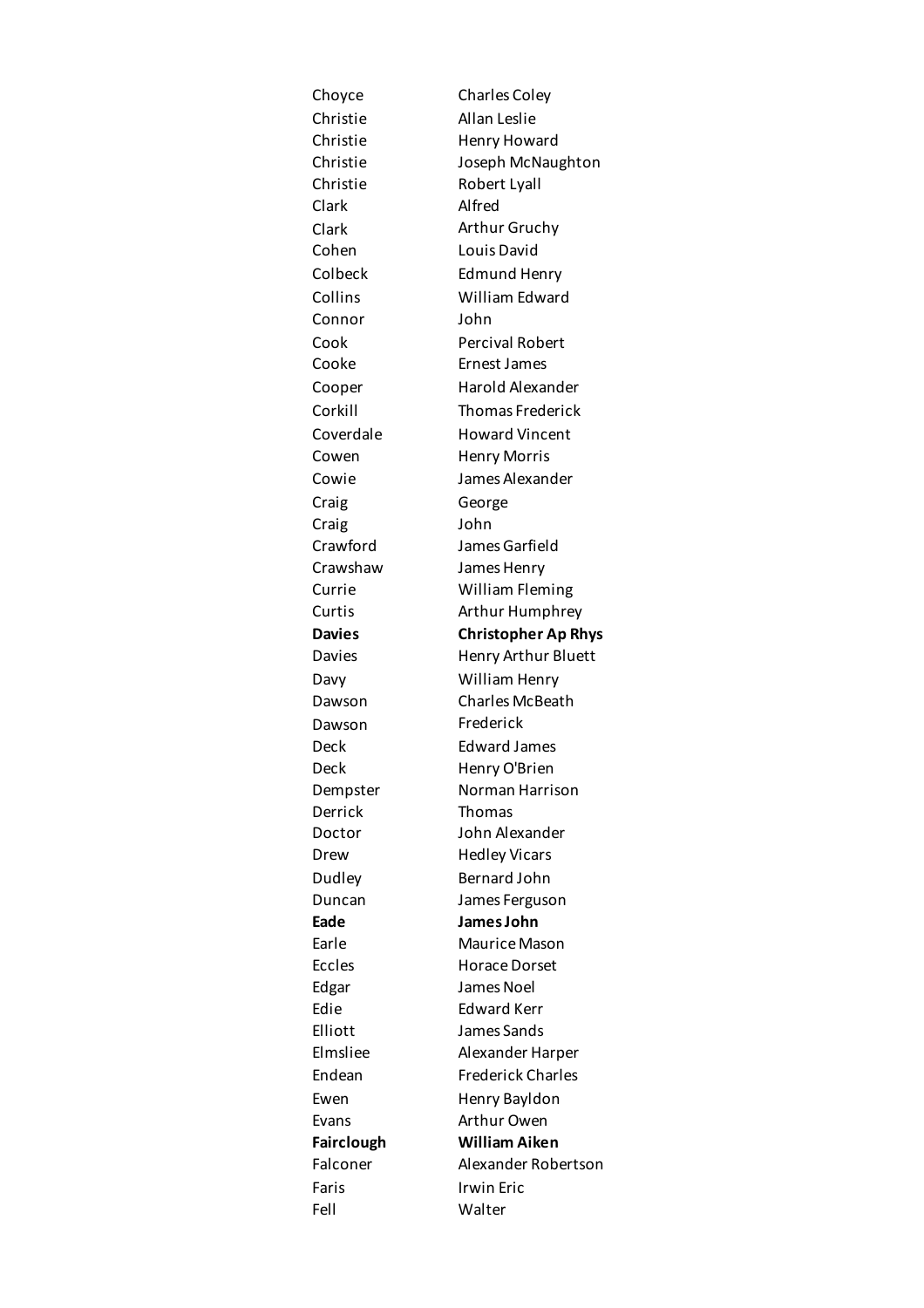Fenwick David Eardley Fenwick George Ernest Fenwick Percival Clennell Fergus Thomas Ferguson Wiley Drummond Ferguson William Bertram Ochiltree Fyffe William Kington Finch Hugh Earnshaw Findlay William Farquhar Forrest Gavin Addie Foster Philip Stanley Forsyth Robert leslie Fraser Thomas Campbell Frazerhurst Joseph Livingstone Fulton Roland Arthur Fyffe William Kington Gavin **Noel John Hay** Gibson Frederick Goulburn Gibson Harold Kay Gill-Carey Chapple Gillies Harold Delf Gilmour Bertram Hazelwood Gilmour John Ritchie Goldstein Herbert Myer Good Hardman Allgood Gordon Colin Huntley Gordon Kenneth Farquharson Gordon William Patteson Pollock Gould Herbert Leslie Gow John Graham Gower George William 3/2931 Grant Alexander McGregor Gray Theodore Grant Greenslade Charles Mills Griffen Cyril James Anthony Gunn Elizabeth Catherine Gunn Roderick McKenzie Gunson Edward Burton Guthrie John Guthrie Robert Neil Guthrie Thomas Errol **Hallen Arthur Herbert**  Hallwright Matthew Leslie Guy Hardwick-Smith Henry Harper Philip Thomas Harpur Thomas Gerald Hardie Thomas Phillips Harris Roy Hart William David Hartgil William Clavering Haskins Basil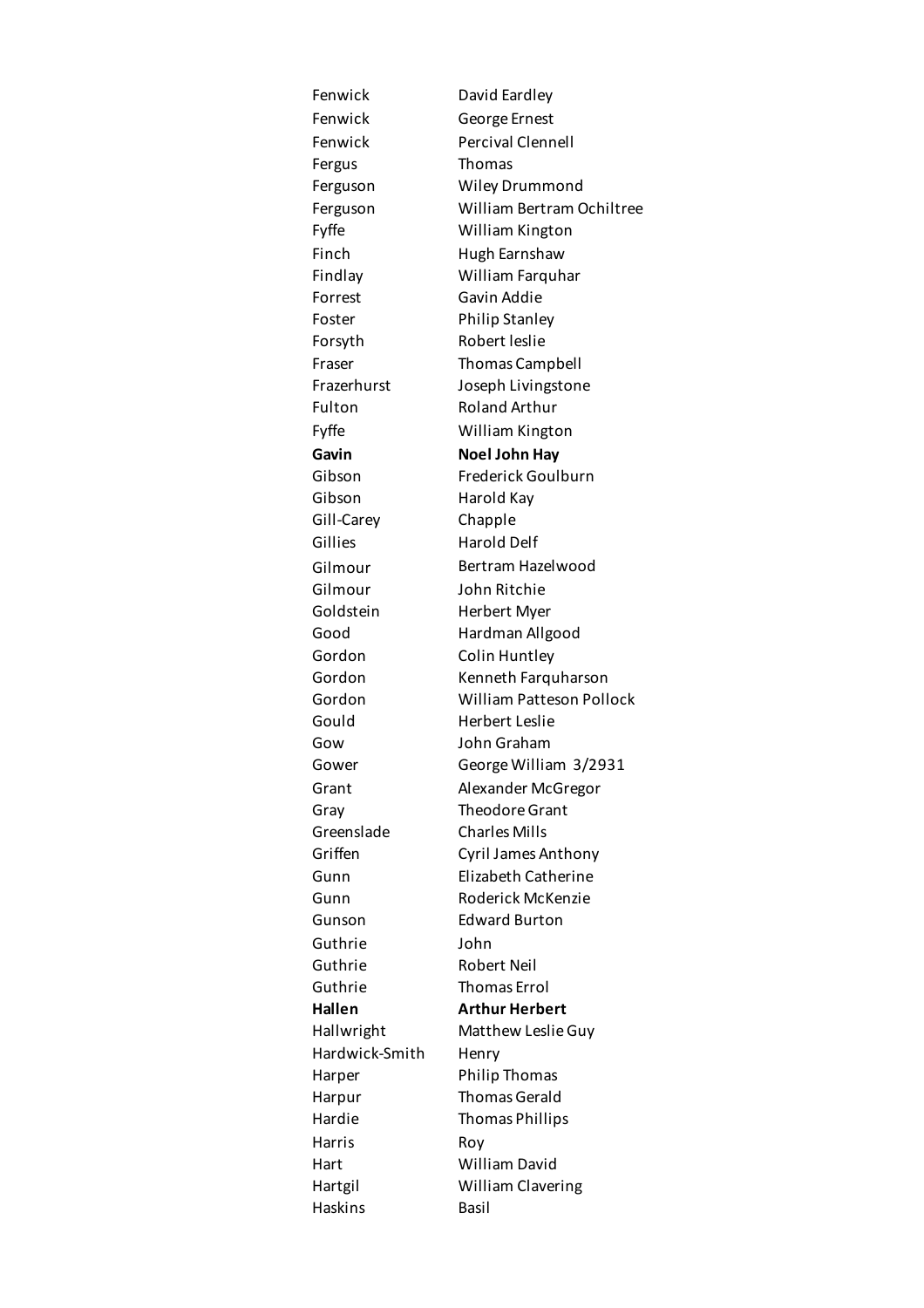Haslett Selwyn Langstaff Harvey **Arthur George** Harvey Frank Newman Haworth Ashley Aston Hay Herbert Miller Hay Sydney Hayes Edwin Claude Herbert Arthur Stanley Herbert William Edward Hercus Charles Ernest Hitchcock Frank Norman Spurrell Hockin Munro May Hodgson Ronald George Keith Hogg Robert Henry Hogg Stanley Welton Holmden Harry Foster Holmes Mathew Home George Hope-Lewis Thomas Hosking Archer Hotop Francis Rudolph Howden Charle Ernest Hutson Herbert Hyde John Mickle **Iles Charles Cochrane** Inglis Herbert McClelland Irving William Isdale George Brownlee Izard **Arnold Woodford Jardine Edmund Basil** Jeffcoat Leslie Edward Jenkins James Alfred Jennings Edward Johns Frederick Noel Johnston Amos William Johnston William David Stoney Johnston William Henry Johnston William Philip Jory Philip John Julian Thaddeus **Keith John Neill**  Kemp Frederick William Kendall Henry William Martindale Kidd Arthur Kinder Alexander **Lapraik George Ernest** Leahy John Patrick Daunt Lee David Chisholm Leeper Bertram Charles Alexander Levy Louis Lewis Lionel Arthur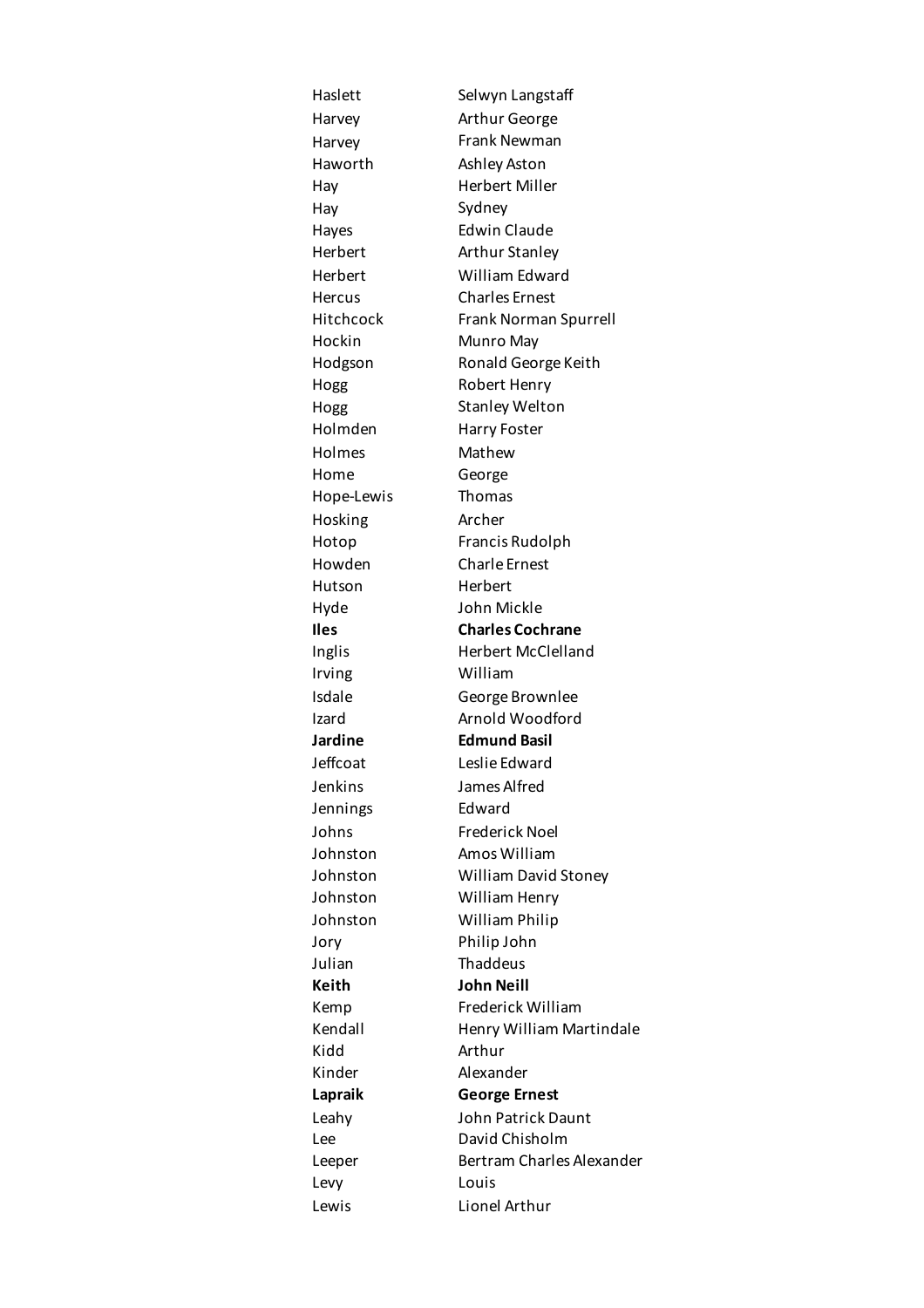Litchfield Eldon Munro Liggins James Bull Little William Louisson Maurice George Lowe Edward Cronin Lumsden Frederick William **MacCormick Kenneth**  MacDiarmid Gordon Napier MacDiarmid James Breadalbane Macdiarmid John Campbell Macdonald William Marshall Macdonell James Alexander Macintosh Robert Reynolds Mackay Donald Mackenzie Hector Bruce Mackenzie Kenneth Macky Keith Stuart Maguire Charles Evans Mail Laurence Carrington Makgill Robert Haldane Mandel Leopold Mansley Thomas Henry Marchant Eric Lachlan Marks John Davis Marsack Arthur Ernest Marshall Angus McPhee Marshall James Ayson Martin **Arthur Anderson** Mason James Malcolm Matheson Dougall George Max David J. McAra William McCarthy Marsham McCaw Alexander Todd McCaw Hugh John McCaw William Cuthbert McGavin Donald Johnstone McGhie John McKay William McKee William Huston Dodd McKelvey Alexander Neil McKibbin Thomas McKillop Alexander Cameron McKinnon John Alexander McLean Henry John McNab Angus McNab Peter Mercer William Bracewell Mill Thomas Miller John 3/3082

Lewis Thomas Hope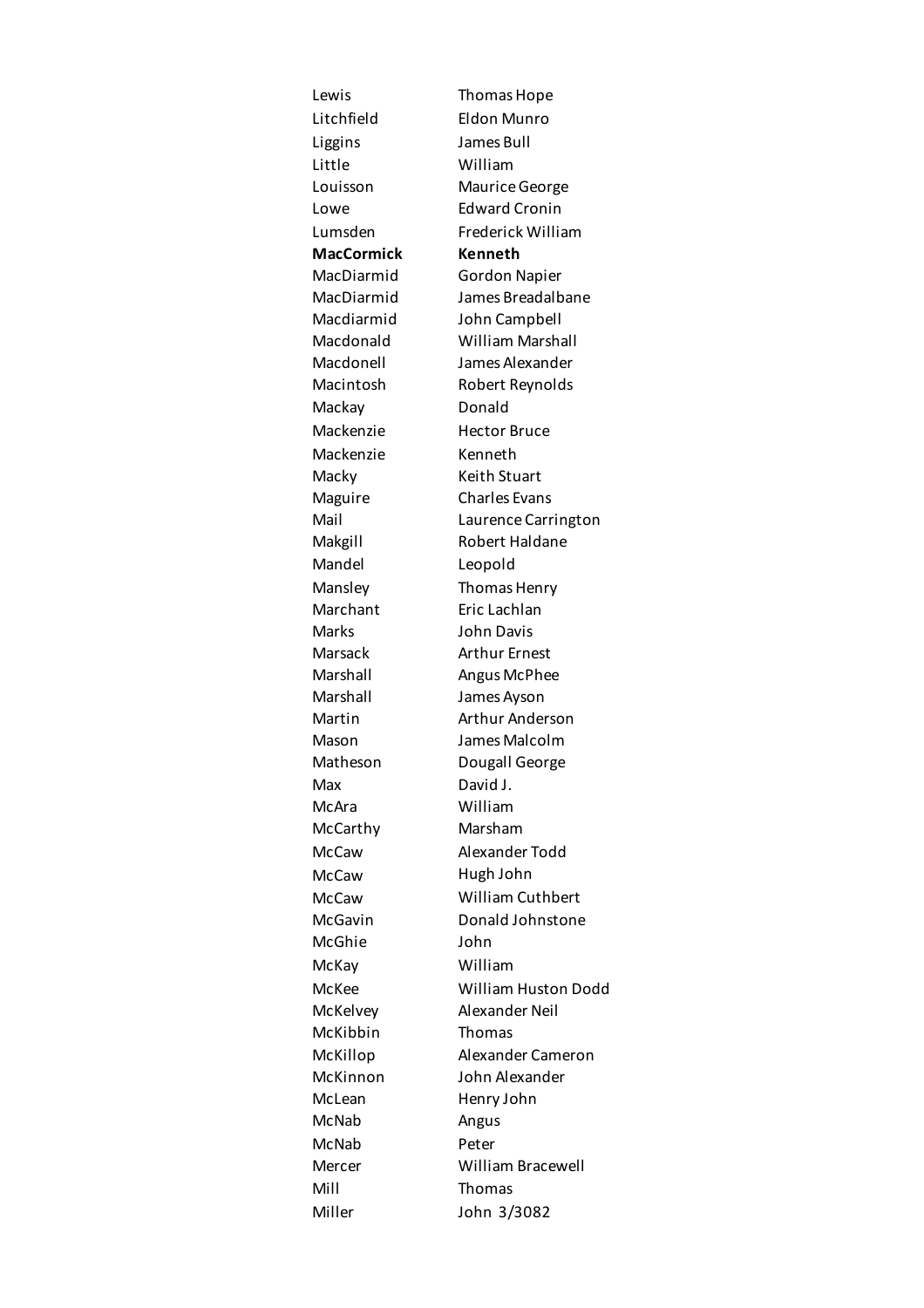Milligan Robert Roy Douglas Milne Donald Stuart Milroy Thomas Alexander Mitchell James Garfield Monk Henry George Hawkins Monson Robert Bernard Pearson Moody Arthur Stanley Moore Arthur Eisdell Moore Geoffrey Stuart Moore Stuart Alexander Moore Walter William Muir Royden McIntosh Mulholland Frederick James Munro David Carmichael Murray Donald Norman Watson Myers Bernard Ehrenfield Myers Daniel Frank **Nairn Robert** Neil James Hardie Neil William Fulton Nelson Arthur Dysart Newton Charles Treweeke **O'Neill Eugene Joseph**  Orbell Ronald Graeme Scott Orchard Albert John Owen Harold Edward **Parker Jeffrey Wimpris** Parkes William Henry Paterson Arthur Thomas Paterson Hugh Paterson Randolph Elliot Paterson William Fergus Pearless Walter Hugh Pearless Walter Relf Pemberton Charles Arnold Pentreath Charles Henry Reginald Pettey Tom Pettit Thomas Harold Pettit William Haddow Pickerill Henry Percy Pigeon Hugh Walter Pinfold Francis Dewsbury Porritt Ernest Edward Porteous William James Pottinger David Charles Pottinger John Alexander Prior **Norman Henry** Purchas Arthur Challinor Purdy James Robert Putnam Philip Timothy **Rawson Herbert Jack**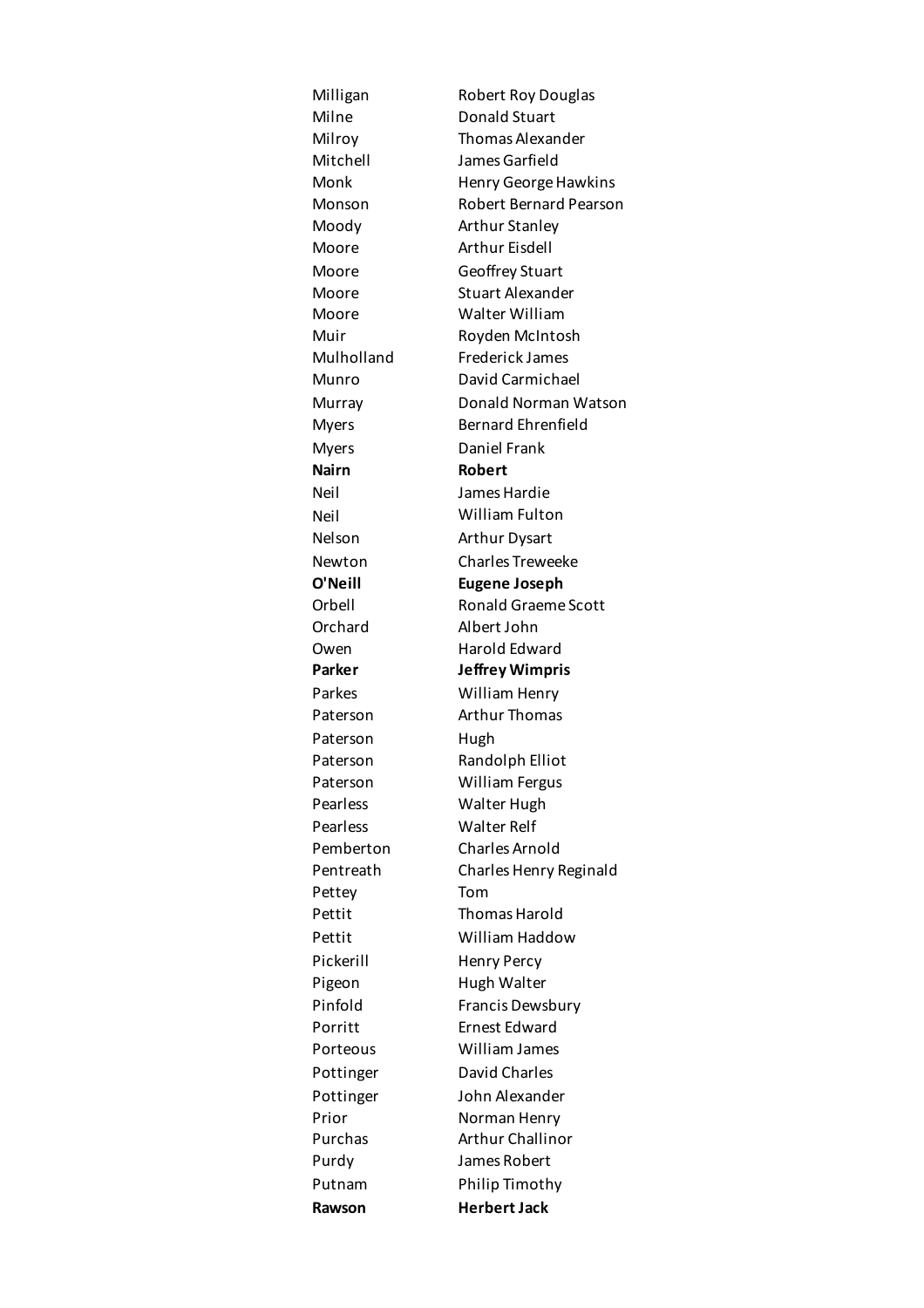| Redpath     | George                       |
|-------------|------------------------------|
| Reed        | James Lewis                  |
| Reid        | James                        |
| Reid        | Oswald James                 |
| Reid        | <b>William Douglas</b>       |
| Reid        | William Jamieson             |
| Rendle      | <b>Charles Edmund Russel</b> |
| Rhind       | Sydney Devinish              |
| Rice        | Henry Goulding               |
| Richards    | John Frederick Gwyther       |
| Ritchie     | Russell Vernon               |
| Roberton    | Ernest                       |
| Robertson   | Alexander                    |
| Robertson   | Carrick Hey                  |
| Robertson   | George Harold                |
| Robertson   | <b>Herbert Donald</b>        |
| Robertson   | James Herbert Graham         |
| Robertson   | <b>Walter Sneddon</b>        |
| Rogers      | Reginald James               |
| Ross        | Alexander Martin             |
| Ross        | John                         |
| Ross        | Kenneth                      |
| Rossiter    | Charles Benjamin             |
| Rowley      | <b>Everard Oswald</b>        |
| Rugg        | Harold                       |
| Russell     | Gerald                       |
| Russell     | Grace Matilda Hetty          |
| Sale        | <b>John Bonwell</b>          |
| Salmond     | Kenneth Guthrie              |
| Sandstein   | <b>Alfred Charles</b>        |
| Savage      | Thomas Copeland              |
| Scannell    | Francis Arthur               |
| Scannell    | <b>William Gladstone</b>     |
| Scott       | Francis Lidderdale           |
| Scott       | Jessie Anne                  |
| Scoular     | Stuart                       |
| Seagar      | <b>Edward Aitken</b>         |
| Selby       | William Gilhome              |
| Serpell     | Samuel Llewellyn             |
| Shackelford | John Newton                  |
| Sharman     | <b>Edward William</b>        |
| Sharp       | George Stanley               |
| Shaw        | John Patrick                 |
| Skerman     | Sidney                       |
| Short       | Aubrey Vincent               |
| Short       | Hugh                         |
| Short       | <b>Thomas Gordon</b>         |
| Simcox      | John Edward Llewellyn        |
| Simmons     | <b>Wilfred Thomas</b>        |
| Simpson     | James Charles Donaldson      |
| Simpson     | John Cormack                 |
|             |                              |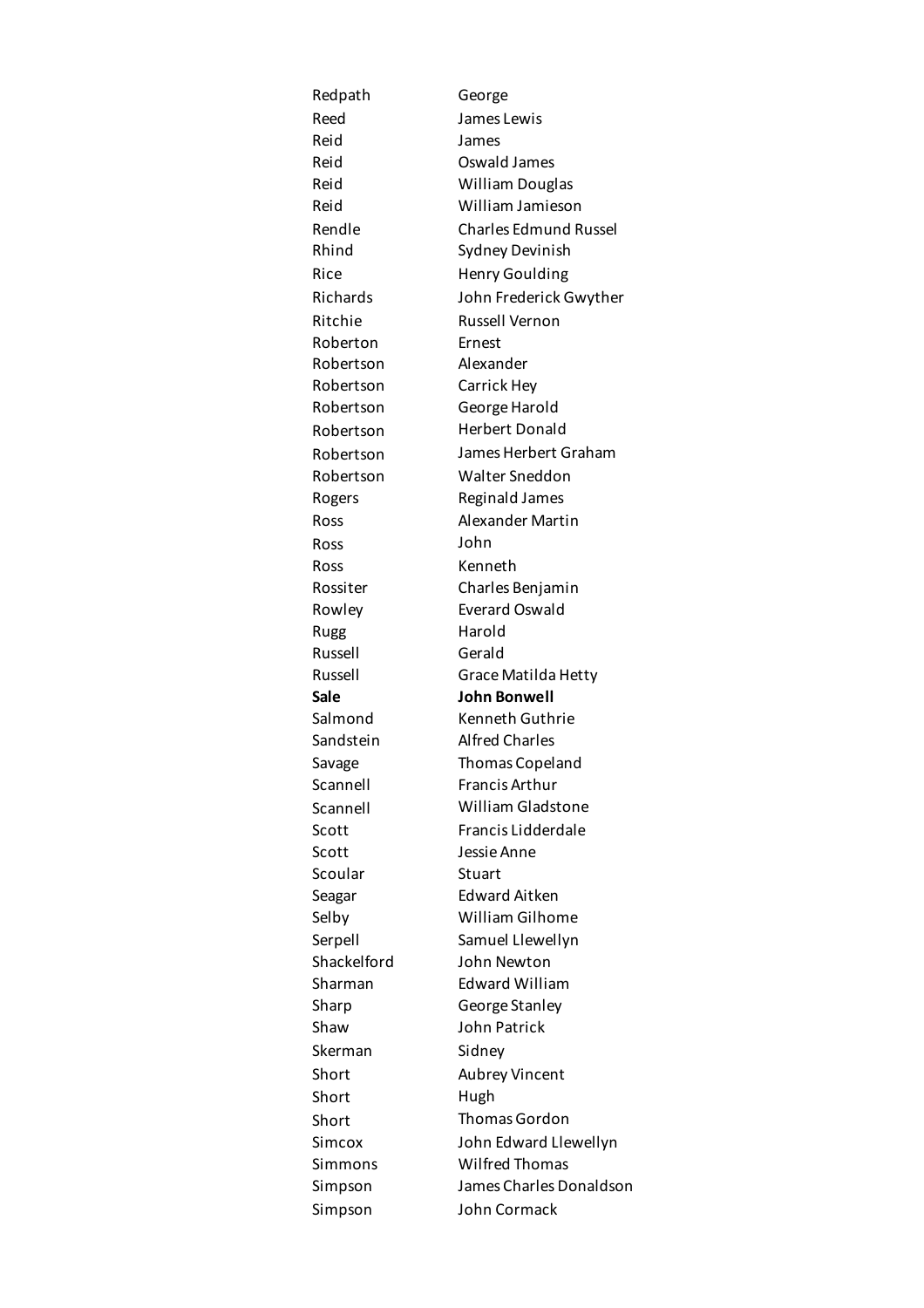Simpson William Hamilton Simpson William Henry Sinclair William Smith Singer **Arthur Leonard** Smith Sydney Alfred Sowerby William Spedding Ivan Norman Spedding Leslie Alan Spencer Frederick Montgomery Spencer-Daniell John Steele Henry Lionel Hughes Stenhouse James Scott Stephenson Ralph Stuart Stewart James Garfield Stewart Percy Peter James Stewart William Stout Robert Stout Thomas Duncan McGregor Stringer Louis Bruce Stronach Ronald Douglas Stowe William Reginald Sweet Geoffrey Bruton **Tait Henry Caldwell** Tapper Kenneth Edwin Teichelmann Ebenezer Tennent Bernard Charles Tewsley Cyril Hocken Thomas Charles Ernest Thompson Thomas Trench Thomson Arthur Charles Thomson William Malcolm Tracy-Inglis Russell Trotter Alexander Meiklejohn Tweed Martin Baird Moore **Ulrich Frank Ferdinand Aplin**  Unwin William Howard Usher Victor Field **Valintine Thomas Harcourt** Veitch John Ogilvie Venables Joseph Kendrick Vickerman Philip Seton Vivian Arthur Harry Alymer **Wadmore James Christopher** Walker Dallas Bradlaugh Walker George Wallis Wilfrd Stanley Walshe Denis Bryne Walton Robert Henry Ward Sidney Harland Watson Donald

Tolhurst St John Alexander Molesworth